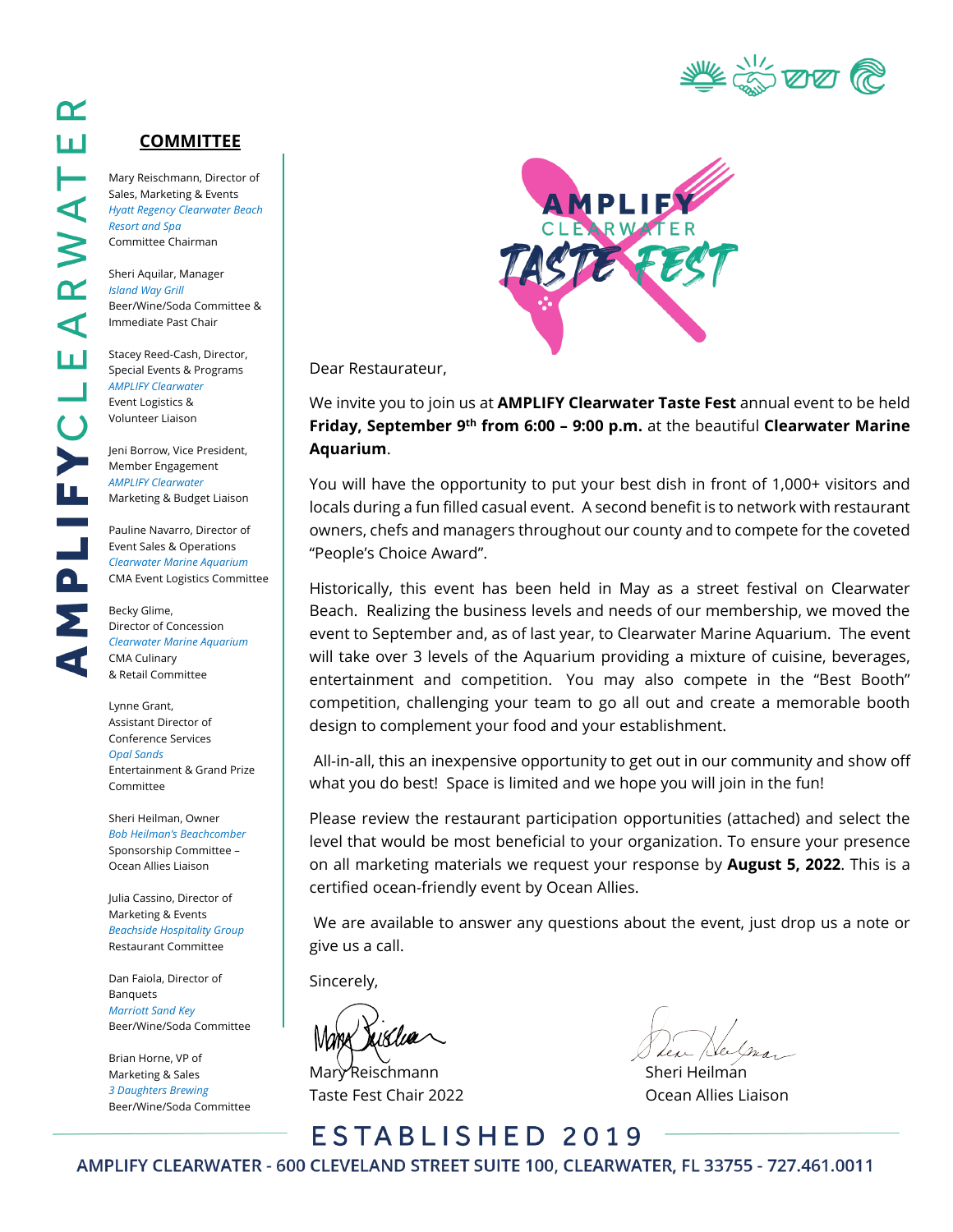

## **Restaurant Participation Levels**

| <b>Taste Fest 2022 Restaurant</b><br><b>Participation Levels</b>                                                                                      | <b>Five Star</b><br>\$1,500 | <b>Four Star</b><br>\$1,000 | <b>Three Star</b><br>\$700 | <b>Two Star</b><br>\$400 |
|-------------------------------------------------------------------------------------------------------------------------------------------------------|-----------------------------|-----------------------------|----------------------------|--------------------------|
| Restaurants included in your exhibit space                                                                                                            | 3                           | $\overline{2}$              | 1                          | $\mathbf{1}$             |
| Each booth will be provided two 8' inch tables for<br>display and workspace. *One Additional<br>workspace tables can be purchased for \$50            | X                           | X                           | X                          | X                        |
| Inclusion on all printed marketing materials<br>including: rack cards, posters, sign with logo for<br>booth & more                                    | X                           | X                           | X                          | X                        |
| Restaurant Logo and Listing on the AMPLIFY<br>Clearwater Taste Fest webpage                                                                           | X                           | X                           | X                          | X                        |
| Opportunity to win multiple awards including,<br>"Best of the Taste", "Best Booth" and "People's<br>Choice"                                           | X                           | X                           | X                          | X                        |
| Inclusion in all social media posts and ads and<br>press releases promoting the event                                                                 | X                           | X                           | X                          |                          |
| One (1) full color 84x36 retractable banner<br>featuring all participating restaurants or chef bio<br>to be placed in prominent location during event | X                           | X                           |                            |                          |
| Chef Bio and photo or Restaurant History and<br>photo on website                                                                                      |                             | X                           | X                          |                          |
| Chef Bio and photo and Restaurant History and<br>photo on website                                                                                     | X                           |                             |                            |                          |
| Exhibitor Wristbands (for Chefs and workers<br>inside the booth)                                                                                      | 4                           | 4                           | 4                          | 4                        |
| <b>Taste Fest General Admission Tickets</b>                                                                                                           | 12                          | 8                           | 5                          | $\overline{2}$           |

ESTABLISHED 2019 AMPLIFY CLEARWATER - 600 CLEVELAND STREET SUITE 100, CLEARWATER, FL 33755 - 727.461.0011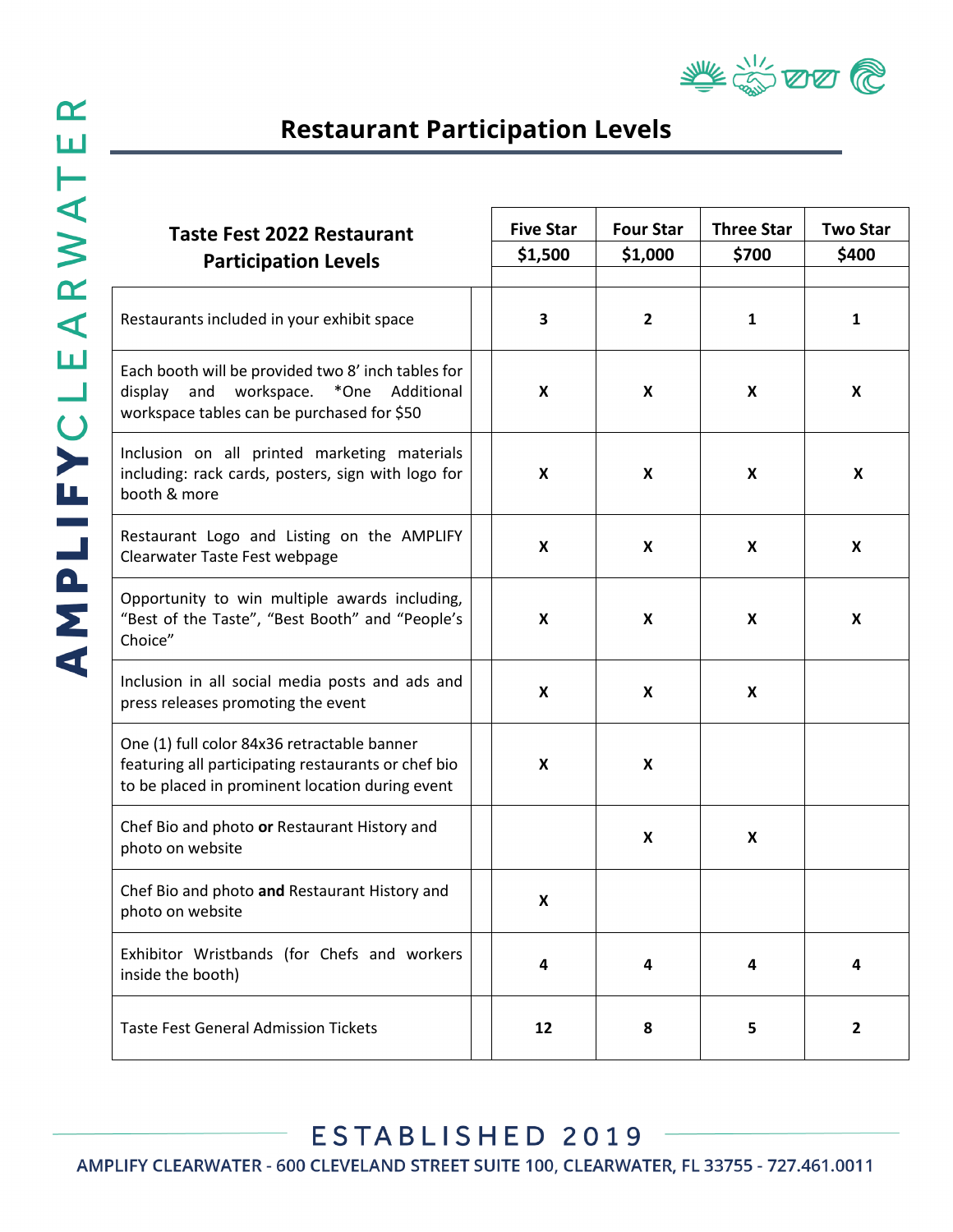

# **Deadlines**

#### **TASTE FEST PARTICIPATION DEADLINE**

#### **Participation Package to be Completed:**

- Participation Form Completely filled out and sent in as soon as possible
- Chef Bio/photo and/or Restaurant History/photo Completely filled out and sent in as soon as possible (if applicable)
- Payment in full Completely filled out and sent in as soon as possible
- **Advertising DEADLINE for promotional materials**: **August 5, 2022**

Upon completion of the package, please email to **[stacey@amplifyclearwater.com.](mailto:stacey@amplifyclearwater.com)**  You may also mail completed package to:

**AMPLIFY Clearwater Attn: Stacey Reed-Cash 600 Cleveland Street, Suite 100 Clearwater, FL 33755 Payment Accepted: Cash, Check, Visa, Master Card, American Express**

#### **PROMOTIONAL MATERIALS DEADLINE**

• Participation Package and payment must be received by **August 5, 2022** to be included in all advertising associated with event

#### **Mandatory Meeting & General Information**

We will review all information and questions at the **Mandatory** meeting so please have a representative from your establishment in attendance. The meeting will be held on **September 1, 2022, 9:00 am.** at Clearwater Marine Aquarium. Their address is 249 Windward Passage, Clearwater.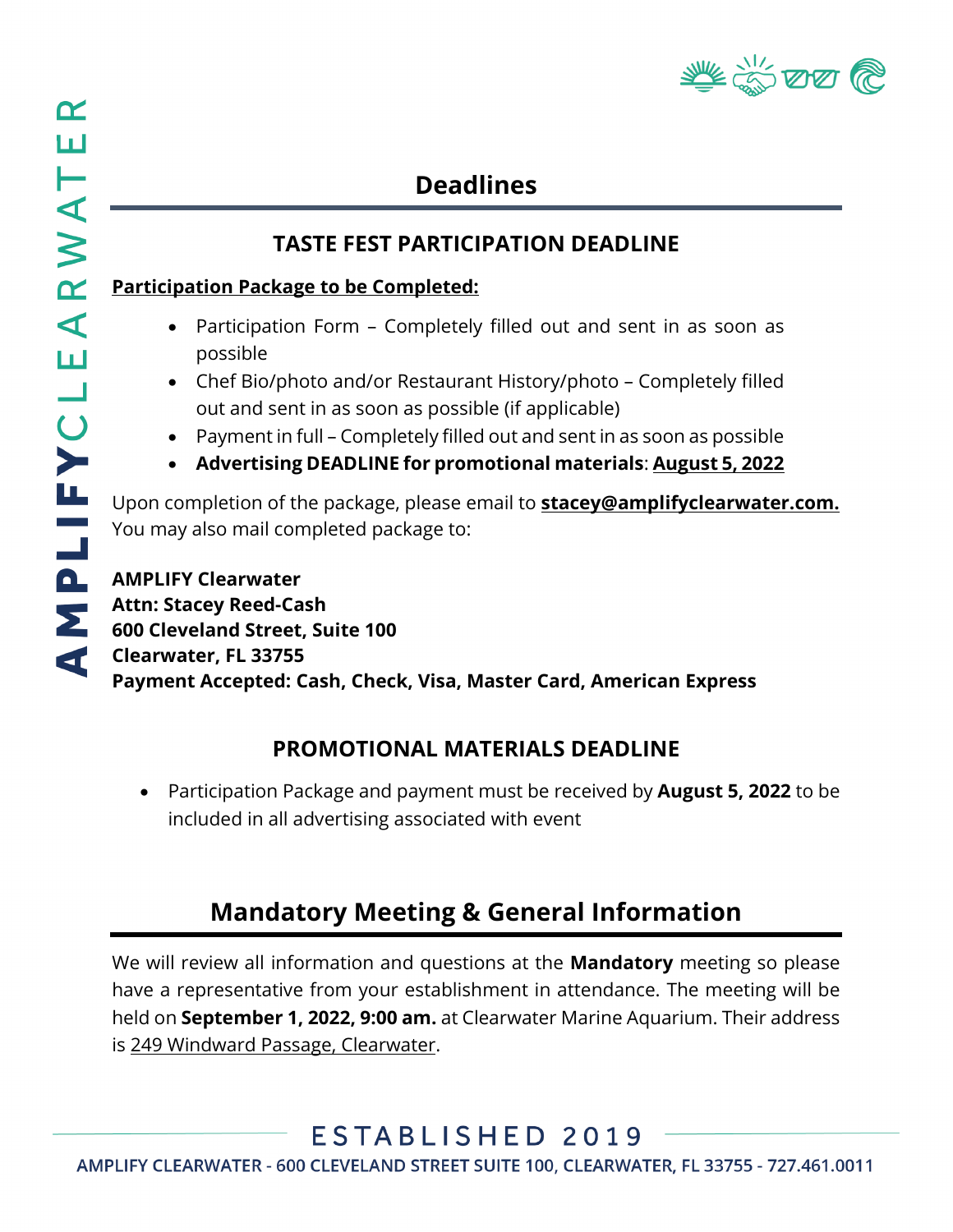

## **Restaurant Participation Form**

| <b>Restaurant</b><br>Name:      |  |
|---------------------------------|--|
| Contact(s):                     |  |
| <b>Street Address:</b>          |  |
|                                 |  |
| <b>Phone</b><br>Number(s)(best) |  |
| <b>Email Address:</b>           |  |
| <b>Web Address:</b>             |  |

#### **Booth Description and Needs:**

| What type of booth layout would you like? |  |
|-------------------------------------------|--|
| Do you plan on decorating your booth?     |  |
| Will you need electricity?                |  |
|                                           |  |

ESTABLISHED 2019

AMPLIFY CLEARWATER - 600 CLEVELAND STREET SUITE 100, CLEARWATER, FL 33755 - 727.461.0011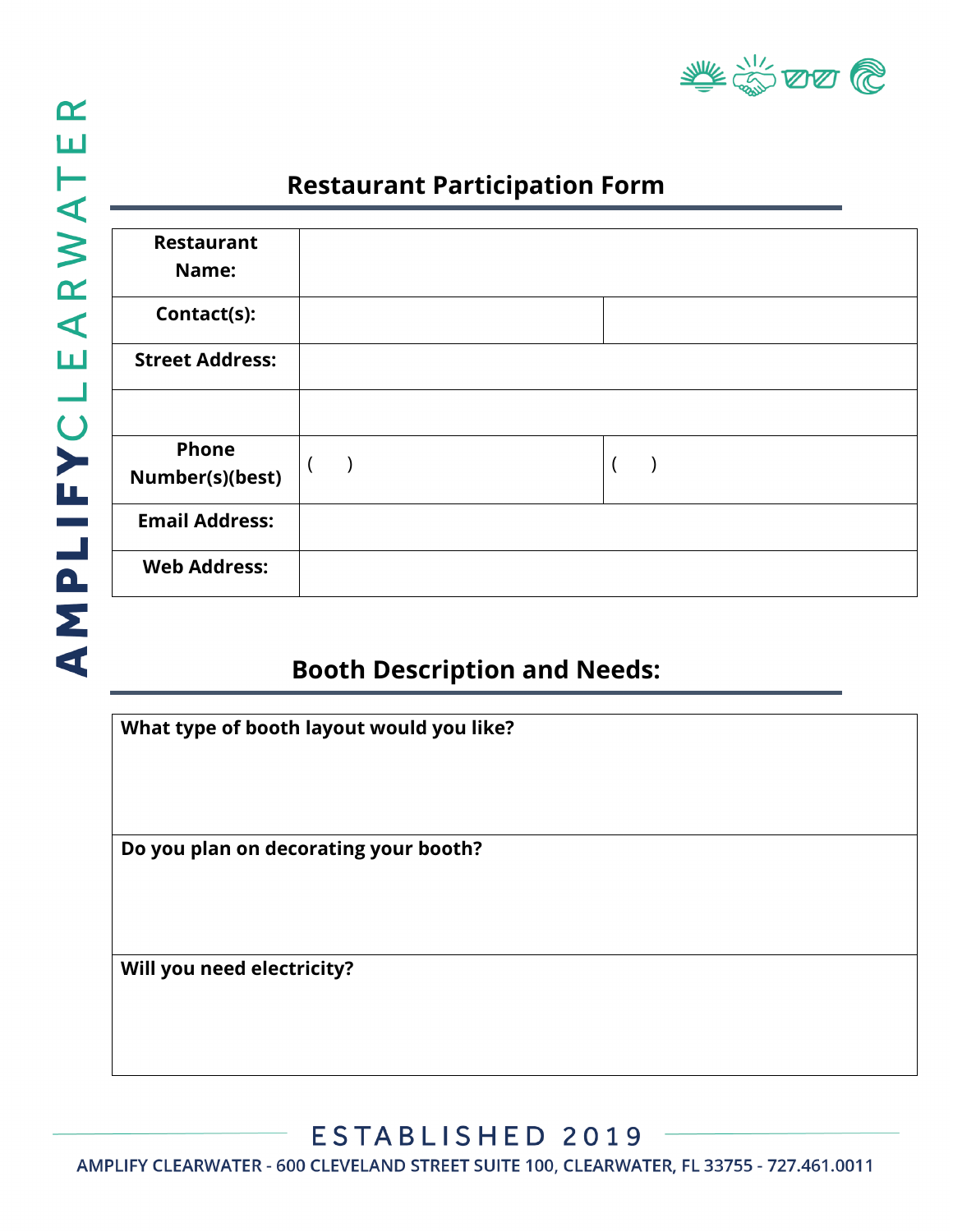**What type of food menu will you be serving?**

**What compostable products will you need?**

**\*Compostable plates, napkins and forks will be provided. If you should need something else, please let us know no later than August 25th.**

## **Level of Participation:**

| 5 Star                  |    |
|-------------------------|----|
| 4 Star                  | S  |
| 3 Star                  |    |
| 2 Star                  | \$ |
| Add-on 30-second video  | đ  |
| <b>TOTAL SUBMITTED:</b> |    |

**\*Please note, only 4 wristbands will be administered to representatives working your booth for the Taste Fest event. No Exceptions.**

AMPLIFY CLEARWATER - 600 CLEVELAND STREET SUITE 100, CLEARWATER, FL 33755 - 727.461.0011